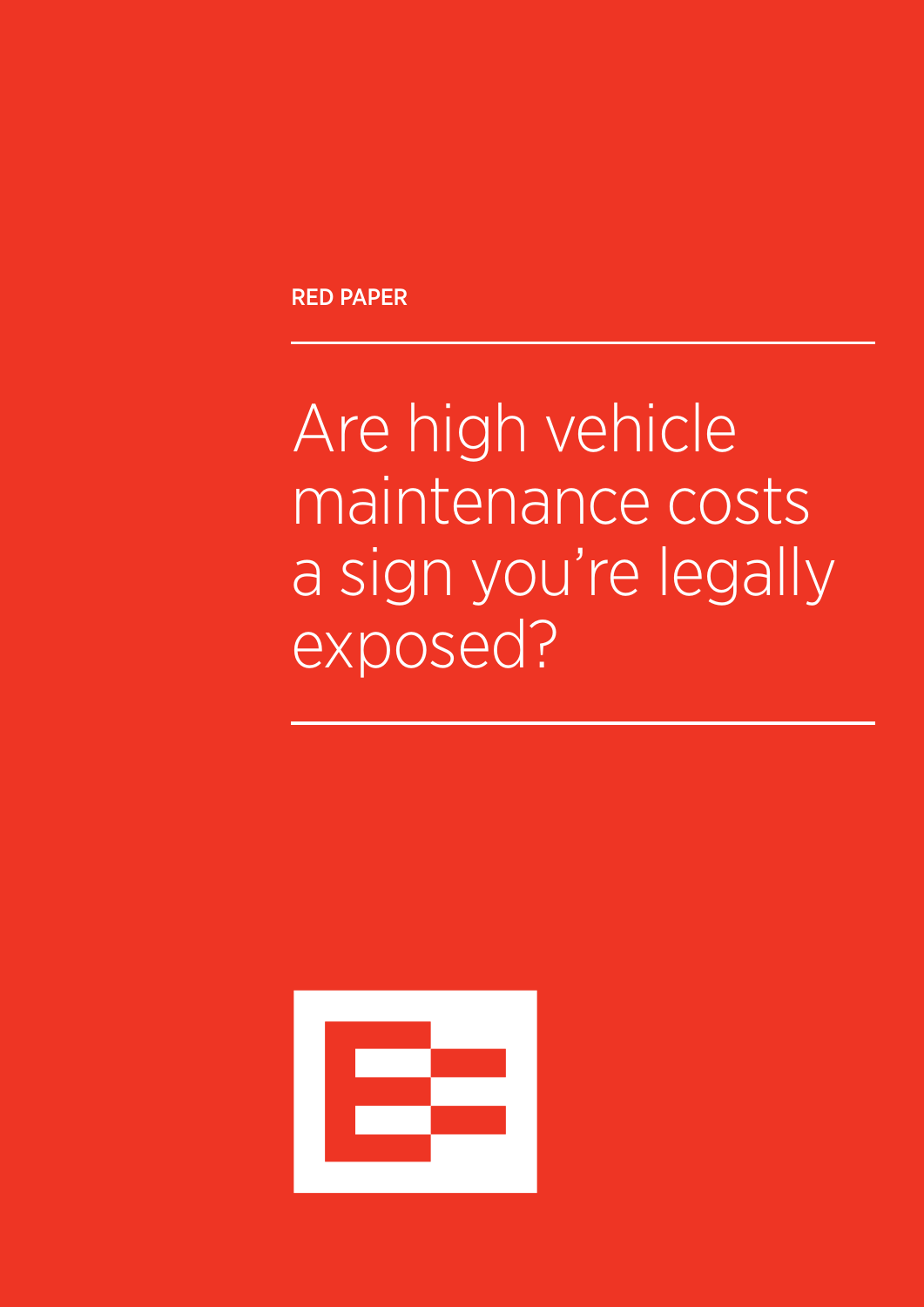

# Are high vehicle maintenance costs a sign you're legally exposed?

## When cost savings across a vehicle fleet are made a priority, switching from preventative to reactive maintenance may seem like an effective solution.

Repairing breakdowns may appear to reduce a company's maintenance requirements. This paper examines the implications of this philosophy and asks if introducing a proactive inspection regime using the latest technology is a more suitable and sustainable solution — targeting maintenance where it is required most and utilising the value available from the drivers themselves. Such an approach will not only reduce maintenance costs in the long run; your vehicles will also run more efficiently and safely. This will cut operating costs and help to reduce the chance of vehicle accidents, negative publicity and the impact that may have on the value of your business.

#### Protecting shareholder value

The Health and Safety at Work Act 2015 requires that work equipment, including vehicles, should not present a risk to health and safety (H&S). Regular inspections and maintenance for vehicles are vital in achieving this. Should a serious accident occur, WorkSafe and/or the police will investigate whether vehicle defects may have caused it. A key part of their investigation will be to review preventative checks, controls and processes along with confirming compliance to them.

As well as the legal exposure a serious accident may cause, WorkSafe prosecutions compromise shareholder value through negative publicity, legal costs, fines and a loss of customer and investor confidence. Personal impacts and liabilities will be felt the most by small and medium-sized enterprises (SME) where decision makers are closer to the operation. A director or senior manager of a PCBU (person conducting a business or undertaking) can be fined \$300,000 if they failed to prevent exposing a person to risk from defective equipment; other employees can expect a fine half that size.

The good news is that the law supports management by also placing legal responsibilities on drivers to help management deliver on their accountabilities. Drivers must take reasonable care of their own H&S, not adversely affect the H&S of others and must, as far as they are reasonably able, comply with management instructions to keep everyone safe.

The New Zealand Road Code supports this by placing very clear responsibilities on drivers, requiring them not to operate a vehicle in a condition or manner that could cause injury to anyone or to drive an unsafe vehicle.

But the cost benefit versus risk equation should not only focus on directors and management's legal liabilities. The financial savings that preventative inspections promise need to be compelling to justify the time and cost of implementing such a process.

### Maximising efficiencies in vehicle maintenance

The proverb "a stitch in time saves nine" tells us it is wiser to address an issue early than to delay and expend far more time and money later. The cost saved by identifying and remedying a fault early on can be substantial.

Fleet Financials estimates that maintenance, repair and tyre costs amount to 25% of the variable vehicle costs for intermediate light vehicles. Cost can be minimised by eliminating, identifying and tackling issues early. And it's not just about vehicle repairs.

Tyresafe calculates that correctly inflated tyres can save 2.5% on fuel bills compared with tyres underinflated by 10 psi. Research by tyre manufacturer Michelin shows that under-inflation can cost an additional \$4,400 per tyre over the course of a tyre's life.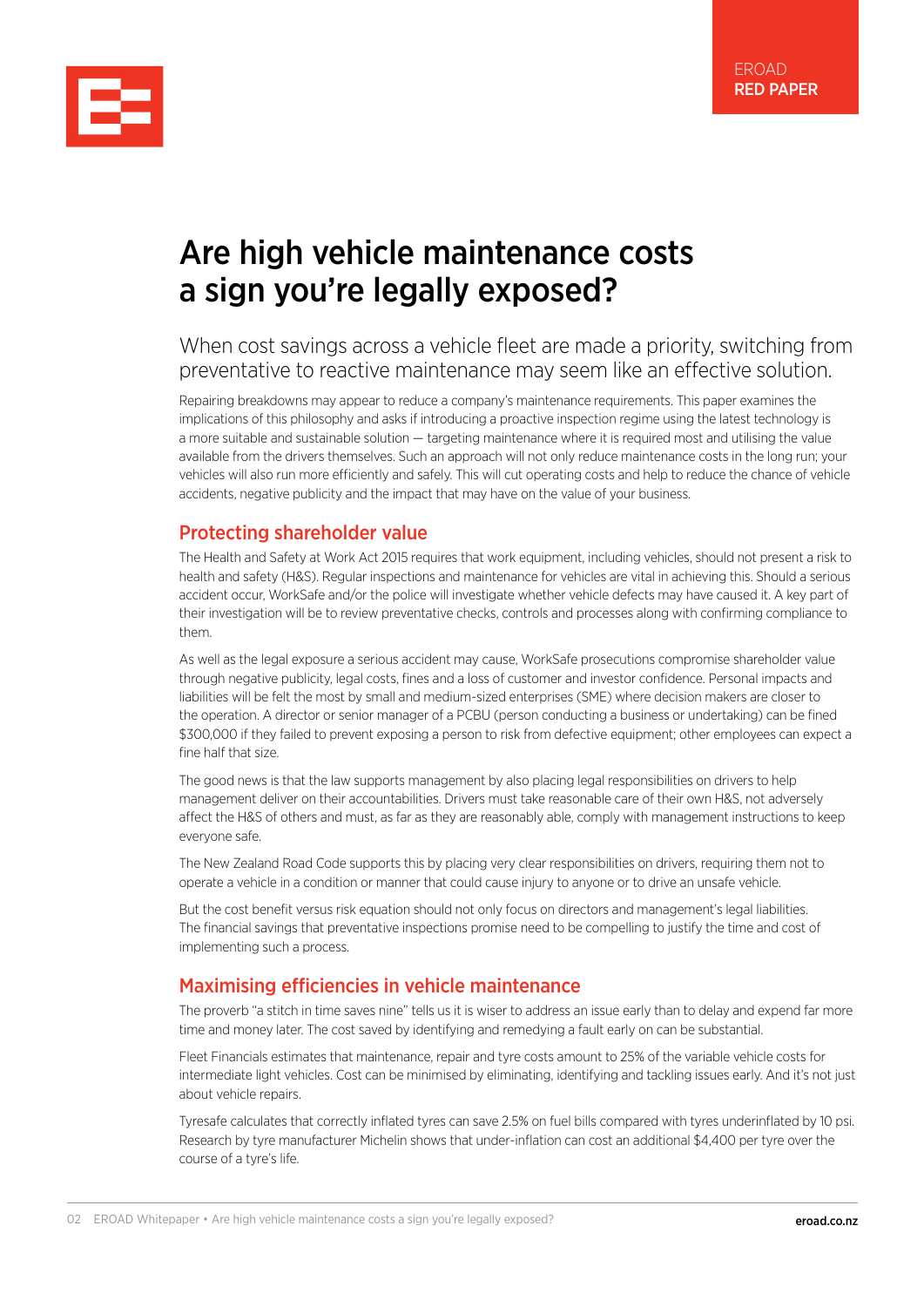

The significant costs to your business of poor maintenance are not just limited to consumables. Picking up a fault in your vehicle's engine early can save you the cost of replacing the engine.

Although cost savings through preventative maintenance deliver a key benefit, can regular vehicle inspections also improve vehicle and driver safety?

### Vehicle defects and their impact on safety

The US National Highway Traffic Safety Administration (NHTSA) determined that vehicles driven on tyres 25% underinflated are three times more likely to be involved in a tyre-related crash compared with those with properly inflated tyres. This is because such under-inflation compromises a vehicle's ability to stop.

Under-inflation impacts safe stopping distances, reducing the window of opportunity to avoid a collision. It also elevates the risk of aquaplaning when driving on wet roads and degrades tyre endurance, causing excessive wear and tear, which increases the probability of a tyre blowout. And it compromises a vehicle's road holding, which reduces the ability to take bends safely.

A Consumer Report study found that 5% of all vehicles studied experienced tyre problems immediately before a crash. Tyre defects, when combined with other factors such as bad road surfaces or weather, excessive speed or an inexperienced driver, can increase the likelihood of loss of control. But it is not just about tyre pressures.

As well as keeping tyres properly inflated, it is important to monitor tyre tread depth. The study showed that tyrerelated crashes were more likely with worn tyres. Crash data indicates crashes with a vehicle with tread depth below 1.6mm constitute 26% of all vehicle accidents while vehicles with full tread depth were more than 10 times less likely, at only 2.4%. But what of other issues?

Not surprisingly, in a two-year study, road traffic accident analysis by the US Department of Transportation identified that most crashes caused by poor maintenance related to tyres and wheels, followed closely by braking issues.

Other key areas where defects could compromise the H&S of your vehicles operation include:

- 1. Faulty lights causing problems both with vision and with being seen. It also compromises a driver's ability to inform other drivers of their intentions e.g. indicators or brake lights.
- 2. Faulty wipers or screen-wash causing problems with visibility through the windscreen.
- 3. Faulty or worn brakes causing problems with reduced braking capacity, and if not attended to, a catastrophic failure and a possible runaway vehicle.
- 4. Cracked glass causing a loss of vision. As well as the loss of a wing mirror, a crack on the windscreen in the driver's line of sight can impede vision. When driving at 100km/hr your vehicle will cover nearly 28m every second. This lack of vision can be the difference between staying safe and a fatal crash.
- 5. Horns losing your horn compromises your ability to warn or communicate to other road users in critical moments.

So how should you address these potential issues, which can compromise the safety and effectiveness of vehicles and equipment?

### Technology delivers simplicity

WOFs and COFs provide no ongoing assurance as to the road worthiness of a vehicle; they merely certify that a vehicle met a minimum safety standard on the day of inspection.

The key to success is to leverage your drivers. They are your eyes and ears and the custodians of your fleet. But you need to convince them that they directly benefit by having a well-maintained vehicle and it is worth their time inspecting vehicles on your behalf.

By leveraging value from your drivers, you involve the people who know the vehicle the best, who use and rely on it daily and who have a legal responsibility to ensure it is safe to use.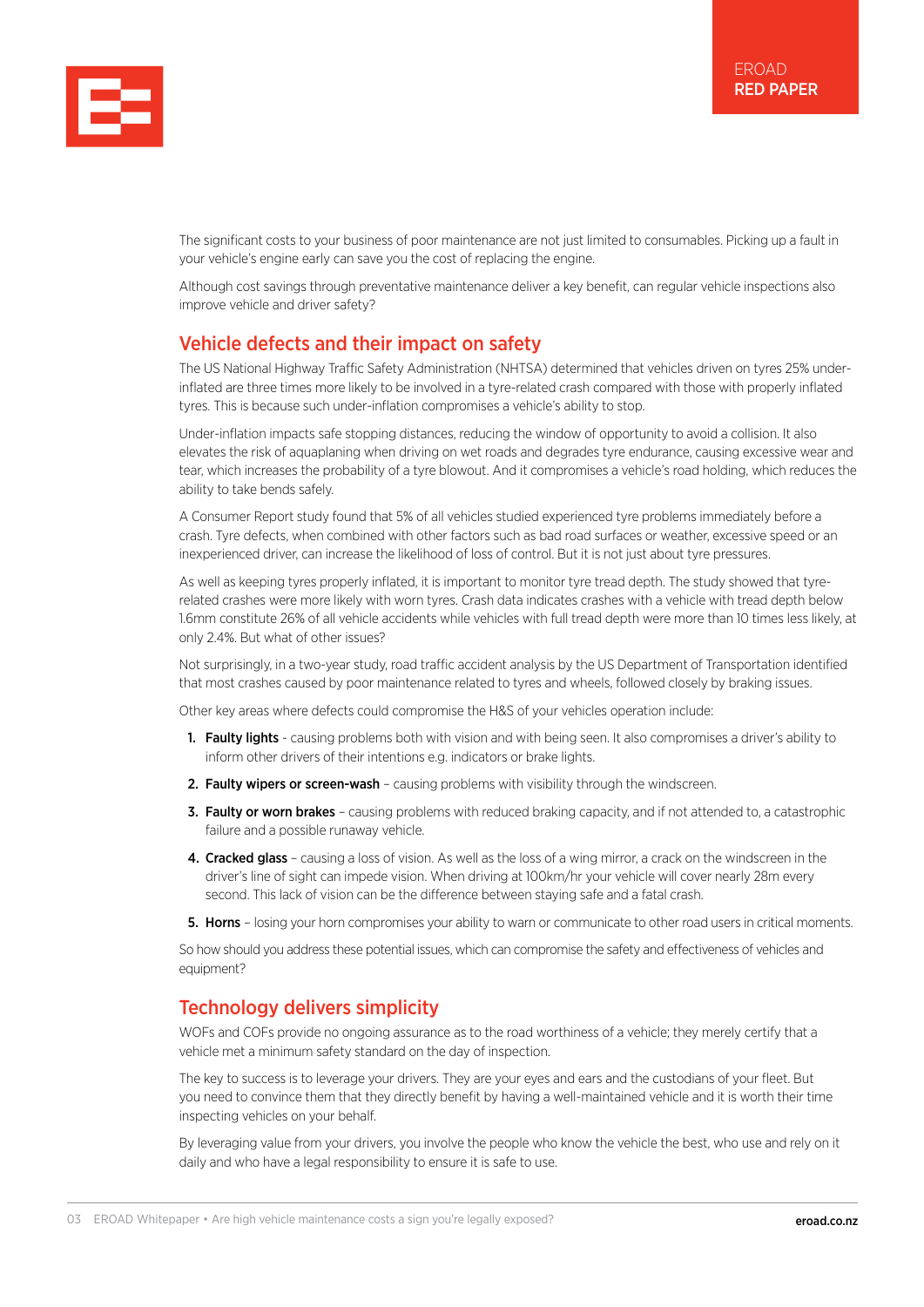

The pace of today's world is constantly accelerating. Technological advances are driving change and demanding ever faster responses. A Canadian study by Microsoft involving 2000 participants reported our attention span as having significantly shortened; from 12 seconds in 2000 to 8 seconds in 2008 – due, it is believed, to the digital revolution.

This staggering reduction in how our brains function can be detrimental to any attempt to embed vehicle inspections via the traditional method of pad and paper checklist. A drawn-out process goes against the dynamism of today's world and will likely lead to it being skipped all together. The driver may run the risk of a crash and you the consequences. So, what is the solution?

The key is as simple as it is beautiful. Use technology itself to solve the problem caused by technology. Telematics providers like EROAD have embraced technology to create mobile apps that allow drivers to conduct vehicle inspections in a simple, straightforward and logical process. EROAD's vehicle inspection product, EROAD Inspect, embraces the principles of user friendly and effective. It also aligns with EROAD core values: leading with safety, acting with integrity and celebrating innovation.

EROAD Inspect offers configurable templates, enabling the customer to create the most appropriate and effective vehicle check for each vehicle type

As the customer, you can decide how brief, simple or complex you want your inspections to be and can mould them to fit the culture of your business and drivers. This makes it far more likely that you will achieve your key deliverables, protecting both liabilities and cost. You can choose the most suitable frequency and opt for either pre-or post-journey checks as preferred.

A vehicle check that fits with your employees' attention spans and which you have confidence in being carried out is infinitely more effective than a paper-based system that delivers little or no real value to support H&S compliance. And this mindset does not just work one way.

### The immediacy of a response

As technology evolves people expect fast responses. Worldwide, it is estimated that more than 2.5 million emails are sent every second. That's a mind boggling 74 trillion a year.

A paper-based system using vehicle inspection forms that are not submitted at the end of the day or even the week flies in the face of this expectation for immediacy. If a driver sees a vehicle defect that needs addressing, taking a photo and sending it immediately to management enables them to visualise it. That must be the way forward. Allowing management to respond in minutes with advice aligns with this approach.



Because EROAD Inspect is a mobile application, information is instantly sent to management for their review and action. Reacting immediately to an issue raised by a driver helps underscore their belief in the inherent value of the vehicle check and encourages ongoing compliance.

04 EROAD Whitepaper • Are high vehicle maintenance costs a sign you're legally exposed?